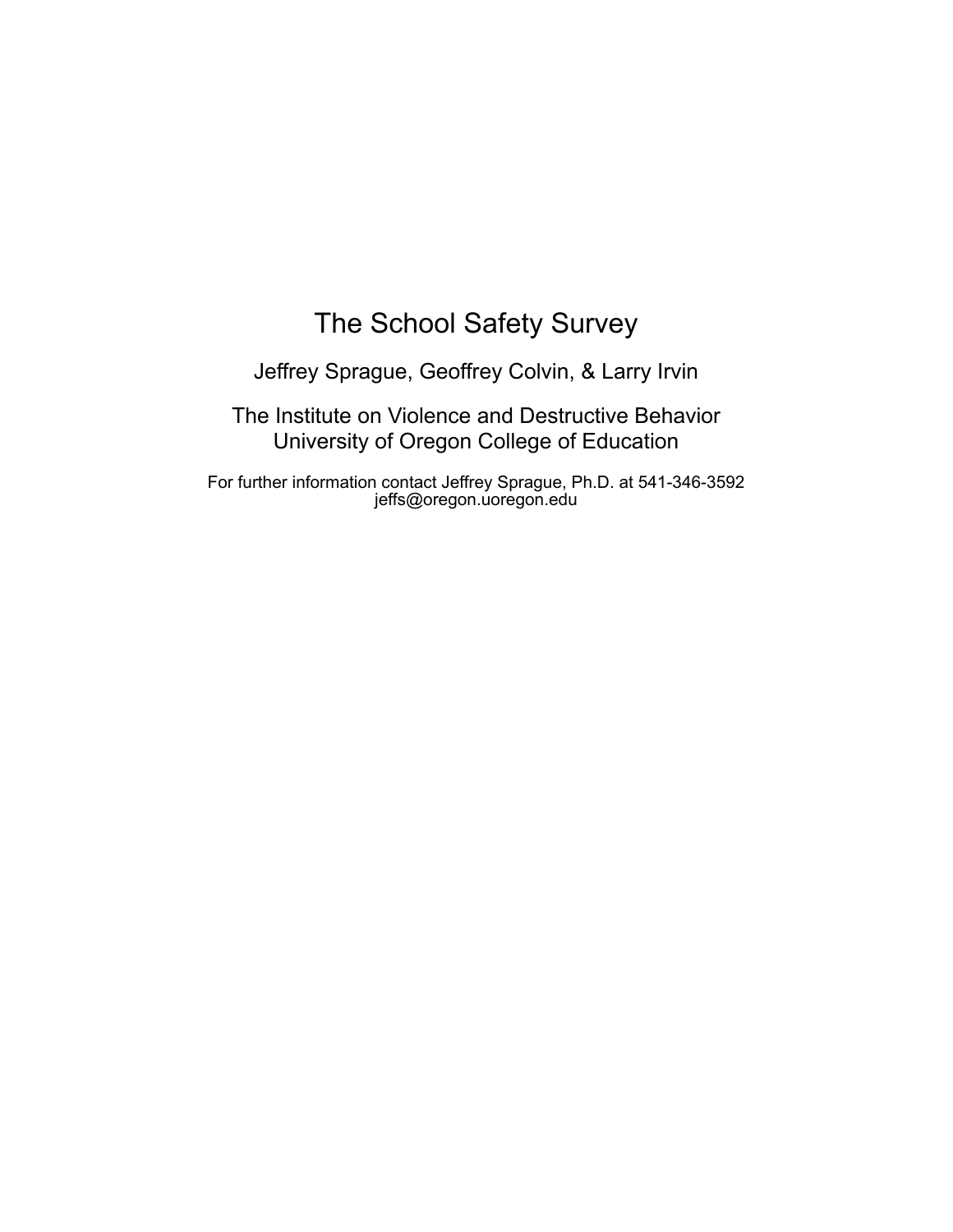## **Essential Questions for School Safety Planning**

Choose a minimum of 5 staff, including 1 administrator, 1 custodial staff member, 1 supervisory/classified member, 1 certified member and 1 office staff member, to complete this survey. Please place a check (**X**) next to the item that best reflects your opinion for each question. Your responses will be valuable in determining training and support needs related to school safety and violence prevention.

|                                                                         |                                                                                  |            | Date: $\frac{1}{\sqrt{1-\frac{1}{2}}}$ |            |                        |  |
|-------------------------------------------------------------------------|----------------------------------------------------------------------------------|------------|----------------------------------------|------------|------------------------|--|
| District: ____________________________                                  |                                                                                  |            | State: <u>_______________</u>          |            |                        |  |
| Your Role:                                                              |                                                                                  |            |                                        |            |                        |  |
| 1.                                                                      | Administrator                                                                    |            |                                        |            |                        |  |
| 2.                                                                      | Teacher                                                                          |            |                                        |            |                        |  |
| 3.                                                                      | Special Education Teacher                                                        |            |                                        |            |                        |  |
| 4.                                                                      | Educational Assistant                                                            |            |                                        |            |                        |  |
| 5.                                                                      | Office Staff ______                                                              |            |                                        |            |                        |  |
| 6.                                                                      | Custodial Staff                                                                  |            |                                        |            |                        |  |
| $7_{\scriptscriptstyle{\sim}}$                                          | Related Service Provider                                                         |            |                                        |            |                        |  |
| 8.                                                                      | Student ______                                                                   |            |                                        |            |                        |  |
| 9.                                                                      | Parent                                                                           |            |                                        |            |                        |  |
|                                                                         | 10. Community Member                                                             |            |                                        |            |                        |  |
|                                                                         | 11. Other Section One: Assessment of Risk Factors for School Safety and Violence |            |                                        |            |                        |  |
|                                                                         | Indicate the extent to which these                                               |            | Rating                                 |            |                        |  |
| factors exist in your school and<br>neighborhood:                       |                                                                                  | not at all | minimally                              | moderately | extensively don't know |  |
|                                                                         | Illegal weapons.                                                                 |            |                                        |            |                        |  |
| Vandalism.                                                              |                                                                                  |            |                                        |            |                        |  |
| High student mobility (i.e. frequent<br>changes in school enrollment).  |                                                                                  |            |                                        |            |                        |  |
| Graffiti.                                                               |                                                                                  |            |                                        |            |                        |  |
| Gang activity.                                                          |                                                                                  |            |                                        |            |                        |  |
| Truancy.                                                                |                                                                                  |            |                                        |            |                        |  |
|                                                                         | Student suspensions and/or expulsions.                                           |            |                                        |            |                        |  |
|                                                                         | Students adjudicated by the court.                                               |            |                                        |            |                        |  |
| Parents withdrawing students from school<br>because of safety concerns. |                                                                                  |            |                                        |            |                        |  |
| Child abuse in the home.                                                |                                                                                  |            |                                        |            |                        |  |
| Trespassing on school grounds.                                          |                                                                                  |            |                                        |            |                        |  |
| Poverty.                                                                |                                                                                  |            |                                        |            |                        |  |
|                                                                         | Crimes (e.g. theft, extortion, hazing).                                          |            |                                        |            |                        |  |
|                                                                         | Illegal drug and alcohol use.                                                    |            |                                        |            |                        |  |
|                                                                         | Fights, conflict, and assault.                                                   |            |                                        |            |                        |  |
|                                                                         | Incidence of bullying, intimidation, and<br>harassment.                          |            |                                        |            |                        |  |
|                                                                         | Deteriorating condition of the physical<br>facilities in the school.             |            |                                        |            |                        |  |

| Section Two: Assessment of Protection Factors for School Safety and Violence |            |           |            |                        |  |  |  |  |  |
|------------------------------------------------------------------------------|------------|-----------|------------|------------------------|--|--|--|--|--|
| Indicate the extent to which these                                           | Rating     |           |            |                        |  |  |  |  |  |
| factors exist in your school and<br>neighborhood:                            | not at all | minimally | moderately | extensively don't know |  |  |  |  |  |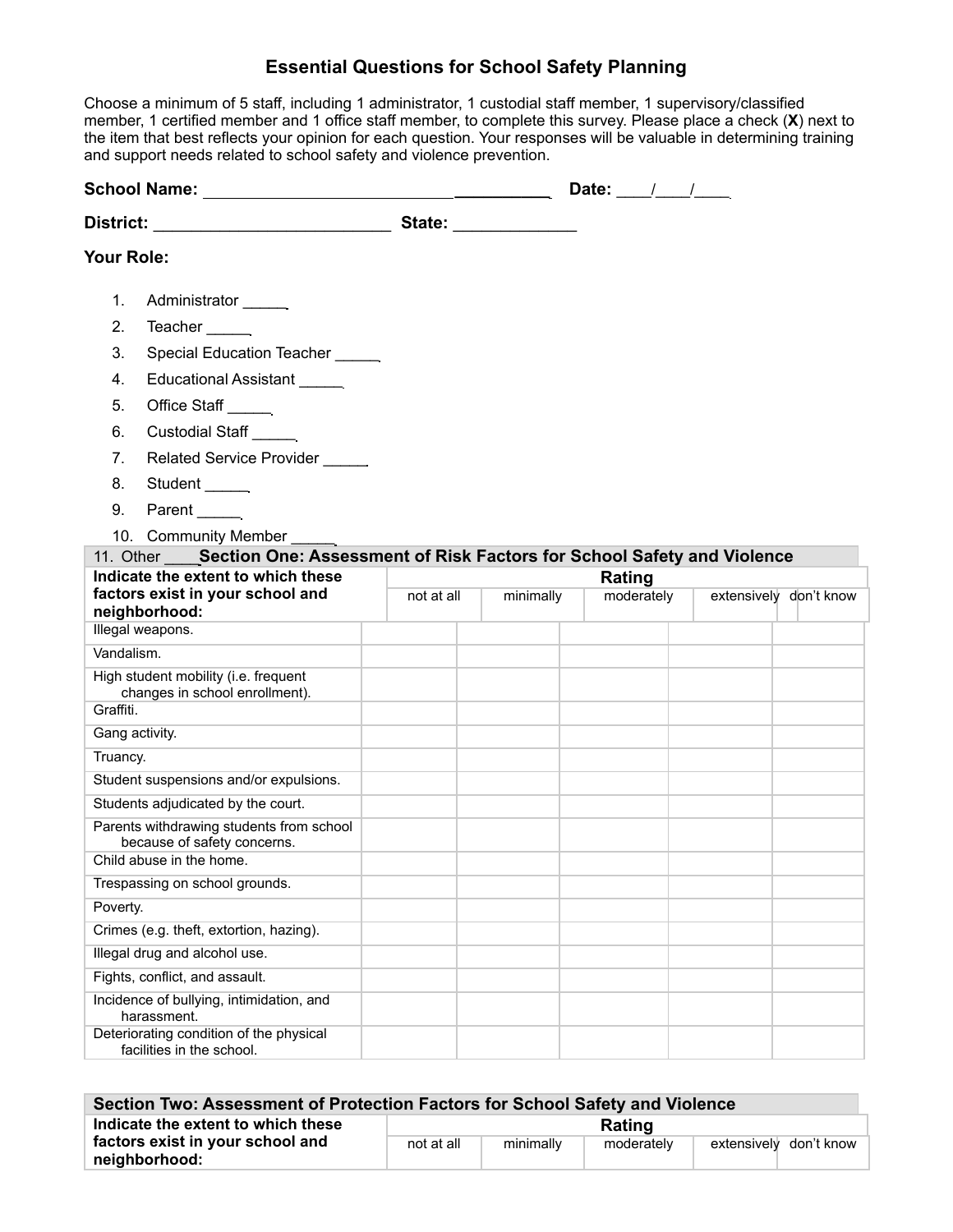| Opportunity for extracurricular programs<br>and sports activities.                               |  |  |  |
|--------------------------------------------------------------------------------------------------|--|--|--|
| Professional development and staff<br>training.                                                  |  |  |  |
| Crisis and emergency response plans.                                                             |  |  |  |
| Consistently implemented school-wide<br>discipline plans.                                        |  |  |  |
| Student support services in school (e.g.<br>counseling, monitoring, support team<br>systems).    |  |  |  |
| Parent involvement in our school (e.g.<br>efforts to enhance school safety,<br>student support). |  |  |  |
| Student preparation for crises and<br>emergencies.                                               |  |  |  |
| Supervision of students across all<br>settings.                                                  |  |  |  |
| Suicide prevention/response plans.                                                               |  |  |  |
| Student participation and involvement in<br>academic activities.                                 |  |  |  |
| Positive school climate for learning.                                                            |  |  |  |
| Acceptance of diversity.                                                                         |  |  |  |
| Response to conflict and problem solving.                                                        |  |  |  |
| Collaboration with community resources.                                                          |  |  |  |
| High expectations for student learning<br>and productivity.                                      |  |  |  |
| Effective student-teacher relationships.                                                         |  |  |  |